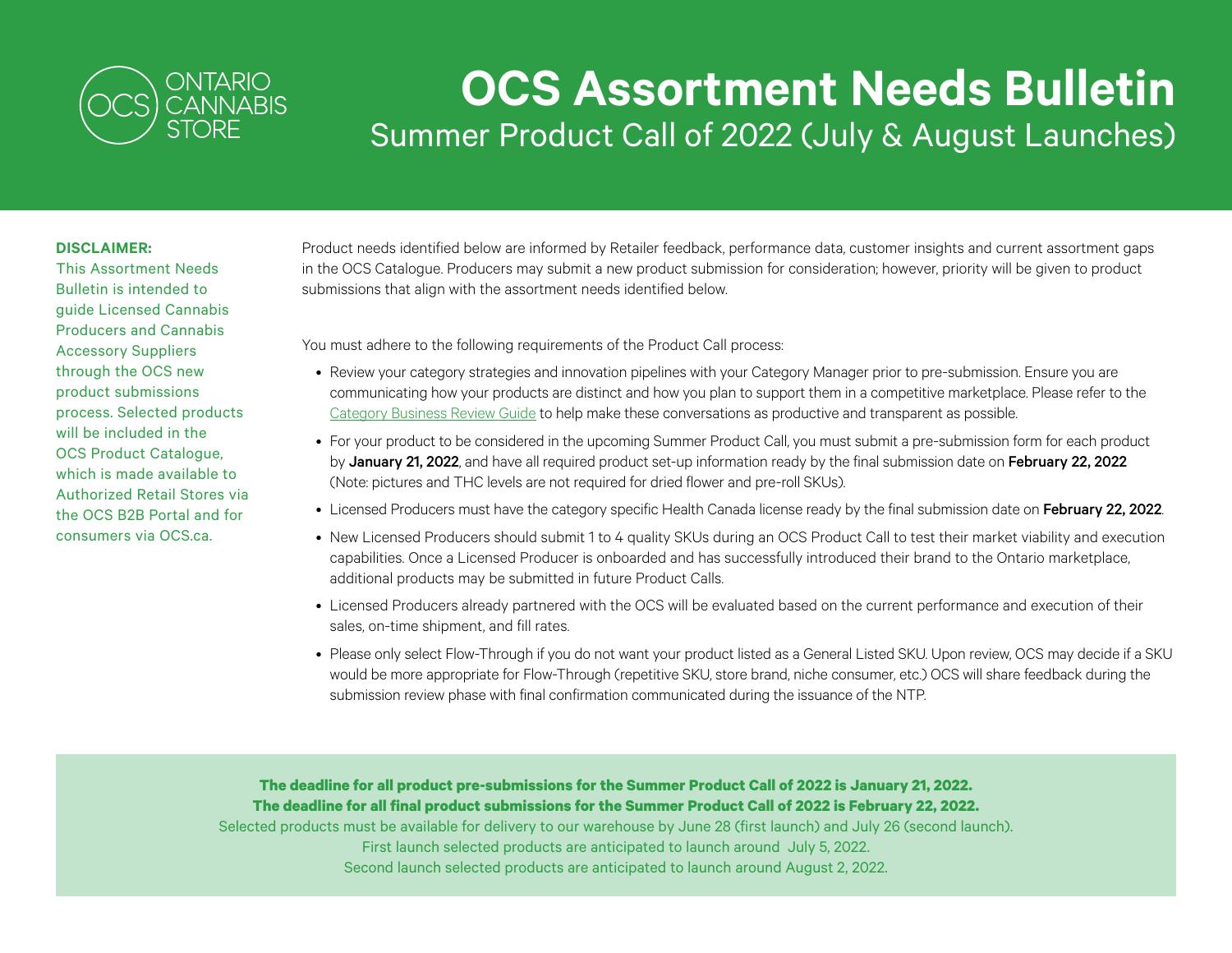| <b>CATEGORY</b> | <b>ATTRIBUTES</b>                                                                                                                                                                                                                                                                                                                                                                                                                                                                               |                                                                                                                                                                                                                                                                                                                                                               |
|-----------------|-------------------------------------------------------------------------------------------------------------------------------------------------------------------------------------------------------------------------------------------------------------------------------------------------------------------------------------------------------------------------------------------------------------------------------------------------------------------------------------------------|---------------------------------------------------------------------------------------------------------------------------------------------------------------------------------------------------------------------------------------------------------------------------------------------------------------------------------------------------------------|
| Flower          | • Innovative, unique genetics<br>• 3.5 g preferred<br>• Trending in other mature markets<br>• Competitive to illicit market<br>• High potency strains<br>• >22% THC Levels preferred<br>• Small format 1 g high value strains<br>• Must have strong supply availability                                                                                                                                                                                                                         | • Large format 14g, better/best quality (\$7 - \$10 per gram MSRP)<br>• Proven strains<br>• Large format 28 g, better quality (\$5 - \$7 per gram MSRP)<br>• Proven strains<br>• Packaging<br>• Eco-friendly packaging, sustainable, recyclable<br>• Nitrogen-flushed packaging<br>• Detailed information on packaging (e.g. terpene percentage, strain name) |
| Pre-rolls       | • Single 1 x 1 g (MSRP under \$10)<br>• Proven strains<br>• Large format $12 - 14$ packs<br>• Craft and premium in larger formats 10-12 packs<br>• Assorted strains in multipack formats<br>• Cultivars trending in illicit market<br>• Flavourful, uniform sized joints                                                                                                                                                                                                                        | • Packaging<br>• Eco-friendly packaging, sustainable, recyclable<br>• Differentiated, unique packaging styles<br>• Detailed information on packaging (e.g. terpene percentage, strain name)                                                                                                                                                                   |
| Vapes           | • Disposable vape pens (under \$30 MSRP)<br>• Unique high potency strains/flavours<br>• Pure live rosin 1 g or all-in-one format with innovative unique genetics,<br>mainstream and premium segments (under \$60 MSRP)<br>• Pure live resin 1g or all-in-one format with innovative unique genetics,<br>mainstream and premium segments (under \$55 MSRP)<br>• Multi-pack unique complimentary strain/flavours (under \$40 MSRP)<br>• Rare/unique cannabinoids including CBN, CBG in 1 g format | • Premium hardware<br>• No duplication of existing strains or flavors<br>• No 510 thread 0.5 g formats<br>• Packaging<br>• Eco-friendly master packaging<br>• Brand and strain name on vape carts<br>• Detailed information on packaging (e.g. terpene percentage, strain name)                                                                               |
| Oils and Caps   | • Rare/unique cannabinoids including CBN, CBG<br>• Smaller package sizes for entry-level consumers, preferably value priced<br>• Plant-based options/made without animal products                                                                                                                                                                                                                                                                                                               |                                                                                                                                                                                                                                                                                                                                                               |
| Edibles         | • Summer seasonally relevant offerings<br>• Natural sweetener and sugar-substitute options<br>• Made without gluten<br>• Plant-based options/made without animal products<br>• High potency CBD<br>• Sour flavoured profiles in mixed SKU offering soft chews<br>• Microdose & nanotechnology edibles                                                                                                                                                                                           | • Nostalgic and novelty flavours and products<br>• Rare/unique cannabinoids including CBN, CBG<br>• Wellness-oriented products<br>• Category diversification & innovation<br>• Packaging<br>• Eco-friendly packaging, sustainable, recyclable<br>• Packaging innovation                                                                                       |